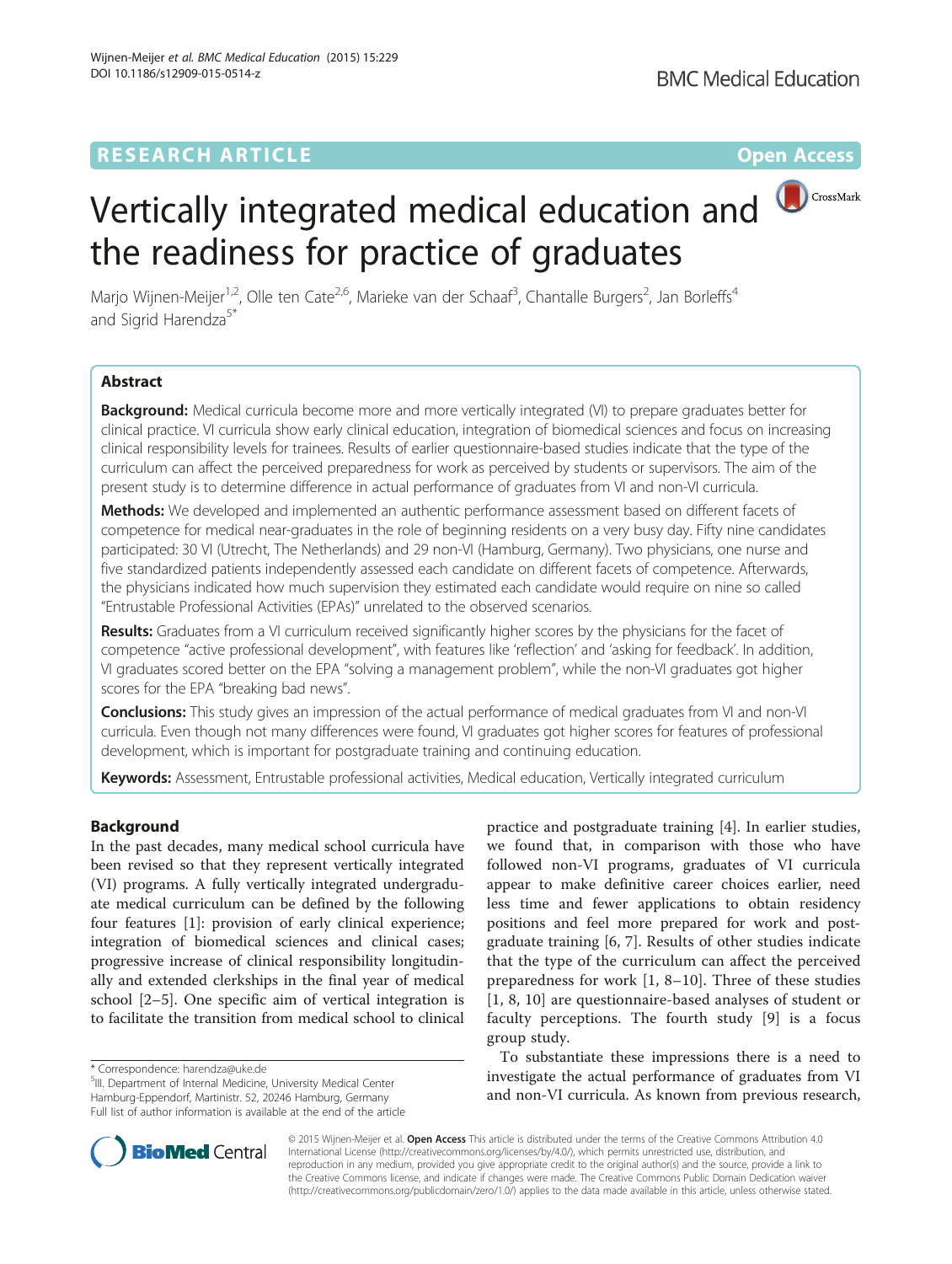two factors contribute to the development of (medical) performance: the amount of knowledge and the amount of experience in practice [\[11\]](#page-7-0). Keijers et al. [\[12](#page-7-0)] found that students who had followed a VI curriculum had less knowledge of basic medical sciences at graduation in comparison with students from a more conventional, non-VI curriculum. Little is known about the impact of the increased and qualitatively different clinical experience of students in VI curricula. By "hearsay", the supervisors of postgraduate training programs have much appreciation for the proactive clinical functioning and competences of VI graduates, such as coping with unfamiliar clinical situations. This could be explained by the fact that VI graduates have had more clinical experience during the first years of medical school and have had extended clerkships, giving them the opportunity to see more types of patients. Besides, students get more responsibility during their final clerkships. Numerous studies described the positive influence of these curriculum aspects on learning [[13](#page-7-0)–[15](#page-7-0)].

The purpose of the current study was to determine differences in readiness for clinical practice between graduates from a VI curriculum and those from a non-VI curriculum. More specifically, the research question was: Do graduates from a medical school with a VI curriculum differ from graduates from a medical school with a non-VI curriculum in their competences to cope with unfamiliar clinical situations? This research question was chosen because the clinical context is ever-changing and unpredictable. Coping with real life clinical problems means coping with unfamiliar situations.

The study was carried out among near-graduates from the medical schools in Utrecht and Groningen (The Netherlands) and Hamburg (Germany). The medical schools in Utrecht and Groningen have a vertically integrated curriculum, according to the description above. An important part of the VI curriculum is the degree of responsibility that final year medical students take on. In their role as "semi-physicians" they are expected to bear responsibility for patient care comparable to the responsibility of junior residents [[5](#page-7-0), [7](#page-7-0)]. A recent Dutch national review committee judged positive about the increased responsibility in final year clinical clerkships that current medical programs show, based on interviews with physicians involved in residency programs [[16\]](#page-7-0). The reason to compare graduates from these Dutch schools with non-Dutch graduates was that other Dutch schools have developed of are developing VI curricula too. Differences that existed some years ago [\[7](#page-7-0)] are gradually disappearing. It was decided to compare with German graduates to maximize chance to find an effect.

The curriculum in Hamburg was not vertically integrated during the execution of this study [[17\]](#page-7-0). In this curriculum there is more emphasis on the acquisition of knowledge,

especially in the first two years of the program. In addition, in the medical schools at Utrecht and Groningen, more curriculum time is spent on training communication skills. In both countries, students enter medical school directly after finishing secondary education and in both countries undergraduate medical training lasts six years.

The Educational Commission for Foreign Medical Graduates (ECFMG) of the United States provided us with comparative data of Dutch and German applicants over the period 2002-2011. <sup>1</sup>These data showed a pass rate at first attempt for all German applicants for United States Medical Licensing Examination Step 1 Basic Sciences of 76.6 % ( $N = 1861$ ) and 61.1 % for Dutch applicants  $(N = 193)$ . For USMLE Step 2 Clinical Knowledge these figures were exactly similar at 85.5 % (N Germans = 1413; N Dutch = 110); for USMLE Step 2 Clinical Skills they were 84.3 % (N Germans = 1241) and 89.6 % (N Dutch = 86). The numbers are too low to draw firm conclusions, but they align with our prior impression that German curricula focus more on basic science knowledge and Dutch more on clinical skills.

We developed a compentency based assessment procedure, which was validated in a separate study [\[18](#page-7-0)], following Kane's argument-based approach for validation [[19, 20\]](#page-7-0). This assessment procedure was used to test students who followed either a VI or a non-VI curriculum.

## Method

## Procedure

We developed and implemented an authentic performance assessment for medical students near graduation to evaluate their readiness for clinical practice. The key question was whether the graduate can be entrusted with critical clinical activities. These activities were defined as situations that have not necessarily been encountered during clerkships, but require adequate coping by junior residents. The assessment was developed in Utrecht in collaboration with Hamburg. Consequently the assessment was called "Utrecht Hamburg Trainee Responsibility for Unfamiliar Situation Test" (UHTRUST). Because the assessment had taken place in two different countries, all procedures were identically designed in two languages (Dutch and German). During the assessment, candidates were placed in the position of beginning residents on a very busy day: "This is your first day as a resident at a ward which is yet unknown to you. Unfortunately, your supervisor is called away. It is not possible to cancel the patient appointments, so you will be responsible for them, but you can call your supervisor for help whenever you feel the need to." Detailed information about the assessment procedure and selection of participants and candidates is described in another study, about the validation of this procedure [\[18](#page-7-0)].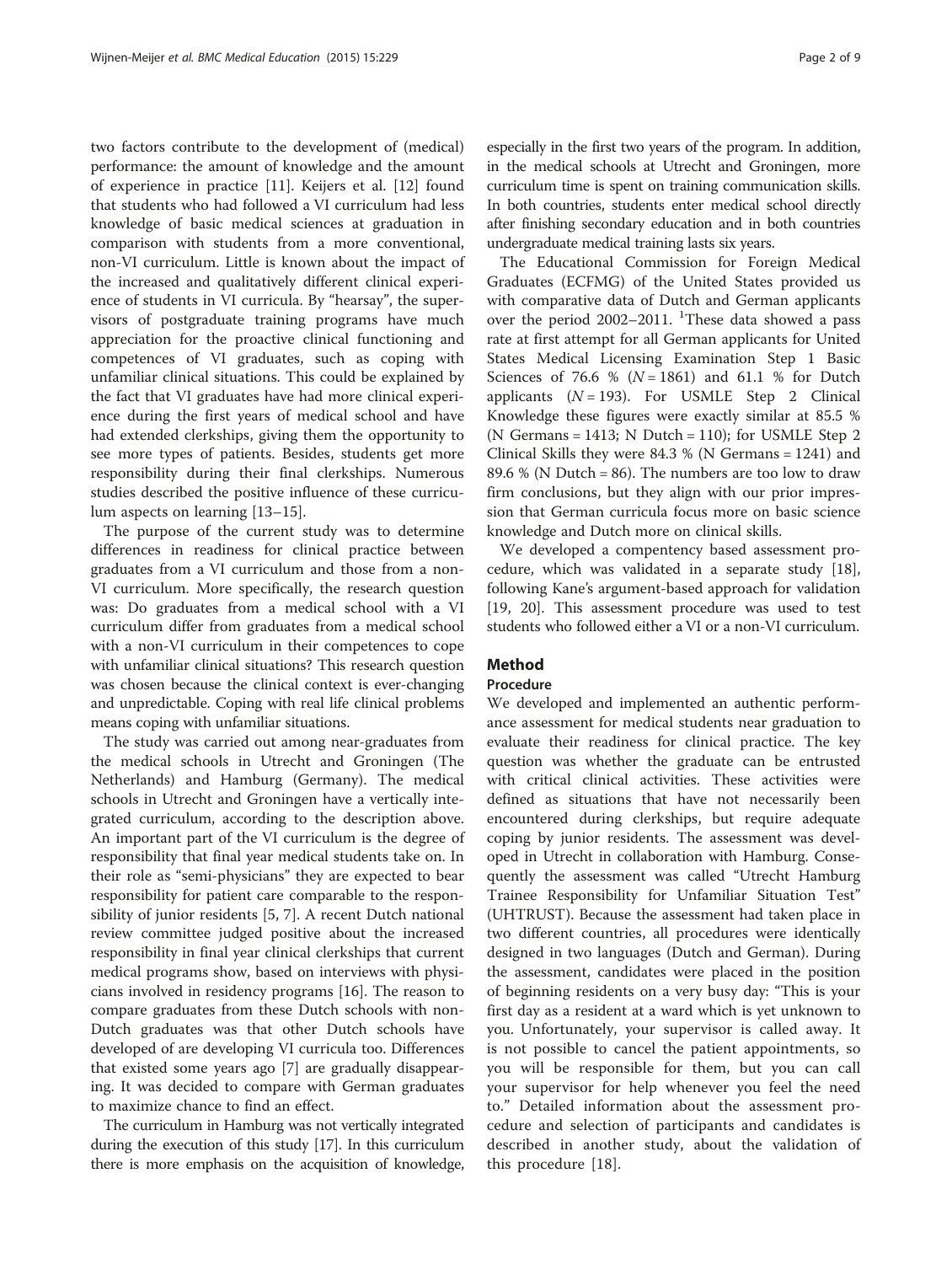The assessment consisted of three phases. In the first phase (1 h), the candidates saw five standardized patients at the outpatient department with unusual medical problems. During the second phase (3 h), the candidate had time to gather information on the internet or in pocket books, and to request additional information, e.g. lab results. The candidates had to make a diagnosis for the five patients and to draw up an examination- or treatment plan. During this phase, the candidates also had to face seven realistic distracting tasks, like changes in one of the patient's condition, questions from nurses or junior students and an urgent organizational problem that had to be solved. The candidates had the opportunity to call their supervisors and halfway there was a meeting planned between candidate and supervisor to discuss the progress. In the third phase (30 min), the candidates reported their differential diagnoses and options for policy or treatment. Table 1 provides a schematic overview of UHTRUST.

At both locations, pilot assessments were organized a few months before the assessment days. One goal of the pilot was to improve the assessment procedure based on the experiences from the pilot. The other goal was to rehearse the complex organization.

#### Assessors

Each candidate was independently assessed on different facets of competence by two physicians, a nurse and five standardized patients (SPs) plus one SP who simulated a relative of one of the patients. One of the physicians also acted as the candidate's supervisor. The second physician was present all day and listened in to conversations between supervisor and candidate through speakeramplified cell phones and during the face-to-face meetings. The nurses observed the candidate during the second phase and they deliberately disturbed candidates with distracting tasks. After all observations, physicians were asked to individually indicate how much supervision they estimated this trainee would require on nine so called "Entrustable Professional Activities (EPAs)", unrelated to the observed scenarios. Prior to the assessment, all assessors received a frameof-reference training [\[21\]](#page-7-0). This training included explanations about the use of scoring forms and the impact of scoring biases.

### Comparison the groups of assessors

Because the Dutch candidates were assessed by Dutch assessors and the German candidates by German assessors, we wanted to know whether there were systematic differences in scoring between the groups of assessors [[22\]](#page-7-0). Prior to the actual assessment, both groups of physicians and SPs watched the same video recording of one Dutch and one German candidate who had participated in the pilot of the UHTRUST assessment. Both candidates had been selected at random. We asked the assessors to judge both candidates on the FOC and EPA scoring forms to be used during the assessment days. No statistically significant differences between their mean scores (Mann-Whitney U) was found. The consistency among the physicians' scores was checked by calculating Jury alpha, for both the total group of physicians and the Dutch and German group separately. In all cases, the internal consistency was very high: Jury alpha varied from .96 to .98. For the nurses, it was not possible to compare groups, because of the small population. For five of seven aspects of the CARE questionnaire, the German SPs gave significantly higher scores in comparison with the Dutch SPs ( $p < .05$ ). This was the case for both candidates. The consistency between the scores of the SPs at either site was very high (Jury alpha is .98).

#### Participants

During the assessment days in July and August of 2011, 59 candidates participated: 23 from Utrecht, 7 from Groningen (The Netherlands) and 29 from Hamburg (Germany). The candidates from Utrecht and Groningen participated in the assessment on the same day, which took place in Utrecht. All candidates had nearly graduated from medical school at the time of the assessments.

Table 1 Schematic overview of UHTRUST

|            |          | Phase 1                          |                          | Phase 2                                                     |                          | Phase 3                                                |                  |
|------------|----------|----------------------------------|--------------------------|-------------------------------------------------------------|--------------------------|--------------------------------------------------------|------------------|
| Activities | Briefing | Short meeting<br>with supervisor | Walk to next<br>location | Collection of diagnostic<br>information about five patients | Walk to next<br>location | Report and discuss examination-<br>and treatment plans | Debriefing       |
|            |          | Consultation of<br>five patients |                          | Seven distracting tasks                                     |                          |                                                        |                  |
|            |          |                                  |                          | Halfway meeting<br>with supervisor                          |                          |                                                        |                  |
|            |          |                                  |                          | If needed: calls with supervisor                            |                          |                                                        |                  |
|            |          |                                  |                          | Drawing up management plans                                 |                          |                                                        |                  |
| Duration   | 30 min   | 1 <sub>h</sub>                   | $10 \text{ min}$         | 3 h                                                         | $10 \text{ min}$         | $30 \text{ min}$                                       | $30 \text{ min}$ |
| Assessors  |          | Standardized<br>patients         |                          | Nurse                                                       |                          | Physicians 1 and 2                                     |                  |
|            |          |                                  |                          | Physicians 1 and 2                                          |                          |                                                        |                  |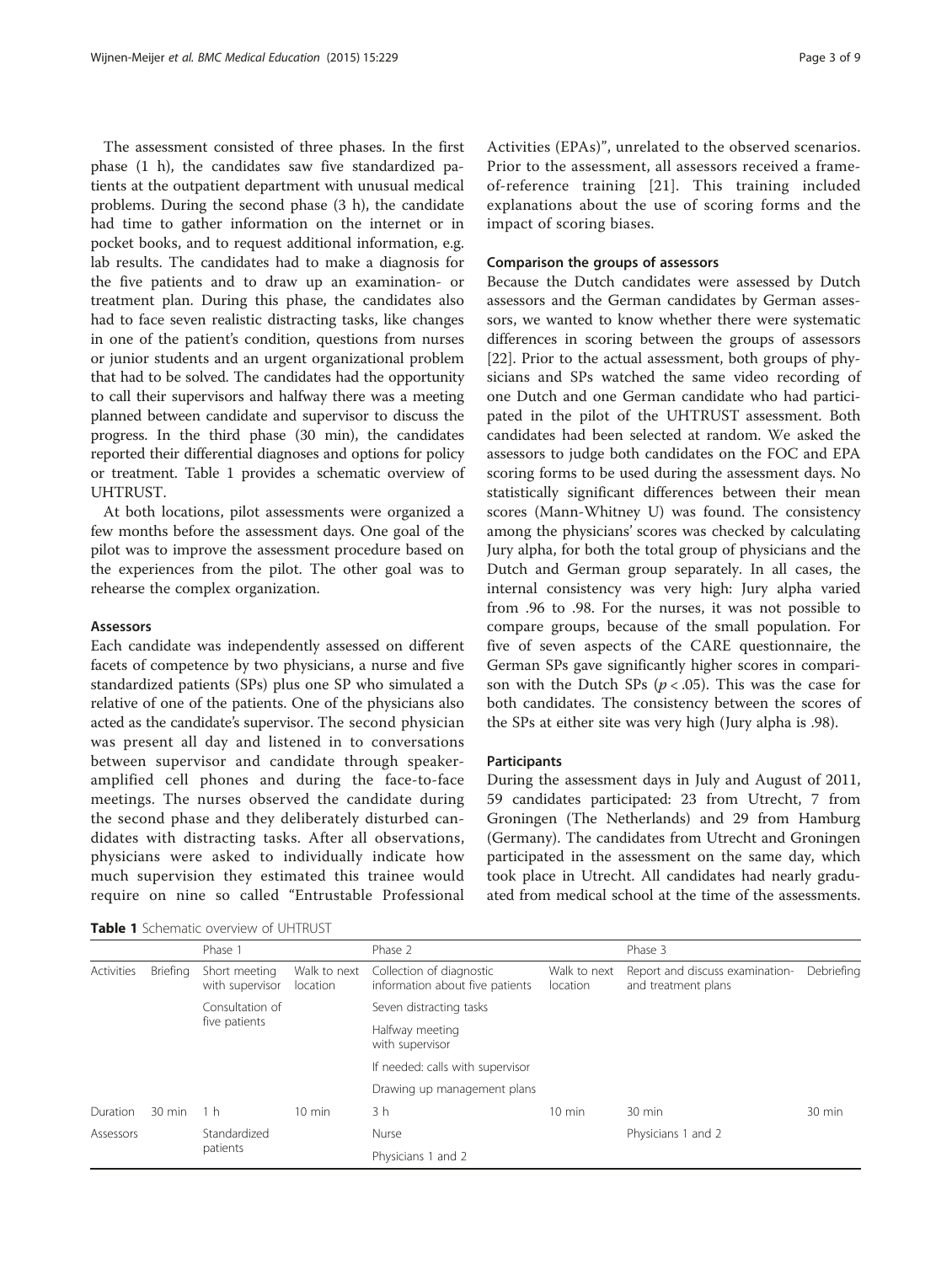<span id="page-3-0"></span>The Dutch students were two weeks before graduation at the moment of the assessment, and the German students three months. This difference is based on the fact that we did not want to assessment day scheduled close to the final knowledge exam in Germany, to prevent possible bias. They participated voluntarily and they presented themselves in reaction to announcements. At both locations, ten physicians and four nurses were involved. Furthermore, in Utrecht six standardized patients (SPs) and in Hamburg 18 SPs participated. The difference between the numbers of SPs is caused by the fact that in Utrecht all 30 times the six roles were played by the same SPs, while in Hamburg for practical reasons every role rotated between three SPs. The physicians and nurses were invited to participate, based on their clinical experience and experience with supervising trainees.

#### **Instruments**

The physicians completed three kinds of scoring forms for each candidate. One scoring form included seven so called facets of competence (FOCs) that are a key in making entrustment decisions by supervisors about residents (see Table 2). These facets had been developed during a Delphi study among physician supervisors [\[23](#page-7-0)]. For each FOC, the candidates were scored on a 3-point Likert scale of 1 (weak) to 3 (good) for each of five different patient cases. Next to this, the assessors gave an overall score for each FOC on a 5-point Likert scale, from 1 (very weak) to 5 (very good). The second questionnaire consisted of nine so called "Entrustable Professional Activities" (EPAs), tasks that are suitable to entrust to a trainee once sufficient capability is attained for unsupervised practice [\[24\]](#page-7-0) (see Table [4](#page-5-0)). The physicians were asked to indicate on a 5-point scale how much supervision they think that the candidate would need for these EPAs, which were different from the actually observed activities  $(1 = he/she)$  is not able to do this;  $2 = he/she$  is able to do this under direct supervision;  $3 = \frac{he}{she}$  is able to do this if supervision is available;  $4 = \frac{he}{she}$  is able to do this

independently;  $5 = \frac{he}{she}$  is able to supervise others in performing this activity) [[25](#page-7-0)].

The third form was a so called "Post-Patient Encounter Form" (PPEF), based on Durning's Post-Encounter Form [[26](#page-7-0)]. The candidates summarised on this form for each patient case the most important problems, differential diagnoses and a proposal for treatment. The assessing physicians scored these aspects on a 5-point Likert scale from 1 (below expectations) to 5 (above expectations).

The fourth scoring form was completed by the nurses and contained six FOCs, similar to six of the seven FOCs scored by the physicians (see Table [3\)](#page-4-0). For each FOC, the candidates were scored by the nurse on a 3-point Likert scale of 1 (weak) to 3 (good) for their performance regarding five different disturbances. Additionally, the nurse gave an overall score for each FOC on a 5-point Likert scale, from 1 (very weak) to 5 (very good).

The SPs completed the so called CARE-questionnaire, a validated instrument consisting of 10 questions to measure consultation skills and empathy [\[27](#page-8-0)]. The SPs scored the candidates on a 5-point scale  $(1 = poor, 2 =$ fair,  $3 = \text{good}$ ,  $4 = \text{very good}$ ,  $5 = \text{excellent}$ ). The questionnaire included three questions about making action plans together with the patient. Because the candidates in this assessment did not make any action plans, only seven questions of the questionnaire were applicable in this study (see Table [5\)](#page-5-0). At the German site, a different 5-point scale was used to score the CARE-questionnaire  $(1 = not at all applicable, 2 = hardly applicable, 3 = par$ tially applicable,  $4 =$ largely applicable,  $5 =$  fully applicable). To correct the differences between the two scales, the scores were transformed into a 3-point scale  $(1 = 1$ of the Dutch and  $1/2$  of the German questionnaire;  $2 = 2$ Dutch and 3 German; 3 = 3/4/5 Dutch and 4/5 German).

Finally, the candidates completed the NEO-FFI personality test [\[28\]](#page-8-0). This is a validated test containing 60 items on a point 5-point Likert scale (from  $1 =$  totally disagree to  $5 =$  totally agree), measuring five personally dimensions: extraversion, agreeableness, conscientiousness, neuroticism and openness to experience.

Table 2 Scoring "facets of competence" by physicians (5-point scale; mean score over two assessors)

| Facet of competence                                              | Dutch (VI curriculum); $N = 30$ |           | German (non-VI curriculum); $N = 29$ |      |
|------------------------------------------------------------------|---------------------------------|-----------|--------------------------------------|------|
|                                                                  | М                               | <b>SD</b> | M                                    | SD   |
| 1. Scientific and empirical grounded method of working           | 3.23                            | 1.01      | 3.22                                 | 0.94 |
| 2. Knowing and maintaining own personal bounds and possibilities | 3.32                            | 0.75      | 3.14                                 | 1.01 |
| 3. Teamwork and collegiality                                     | 3.34                            | 0.61      | 3.50                                 | 0.93 |
| 4. Verbal communication with colleagues and supervisors          | 3.50                            | 0.94      | 3.50                                 | 0.93 |
| 5. Responsibility                                                | 3.38                            | 0.75      | 3.28                                 | 1.12 |
| 6. Safety and risk management                                    | 3.02                            | 0.83      | 3.24                                 | 0.96 |
| 7. Active professional development <sup>a</sup>                  | 3.55                            | 0.77      | 2.81                                 | 1.14 |

 $a^2$ Mann-Whitney test:  $U = 278$ ,  $z = -2.41$ ,  $p = .02$ ,  $r = .31$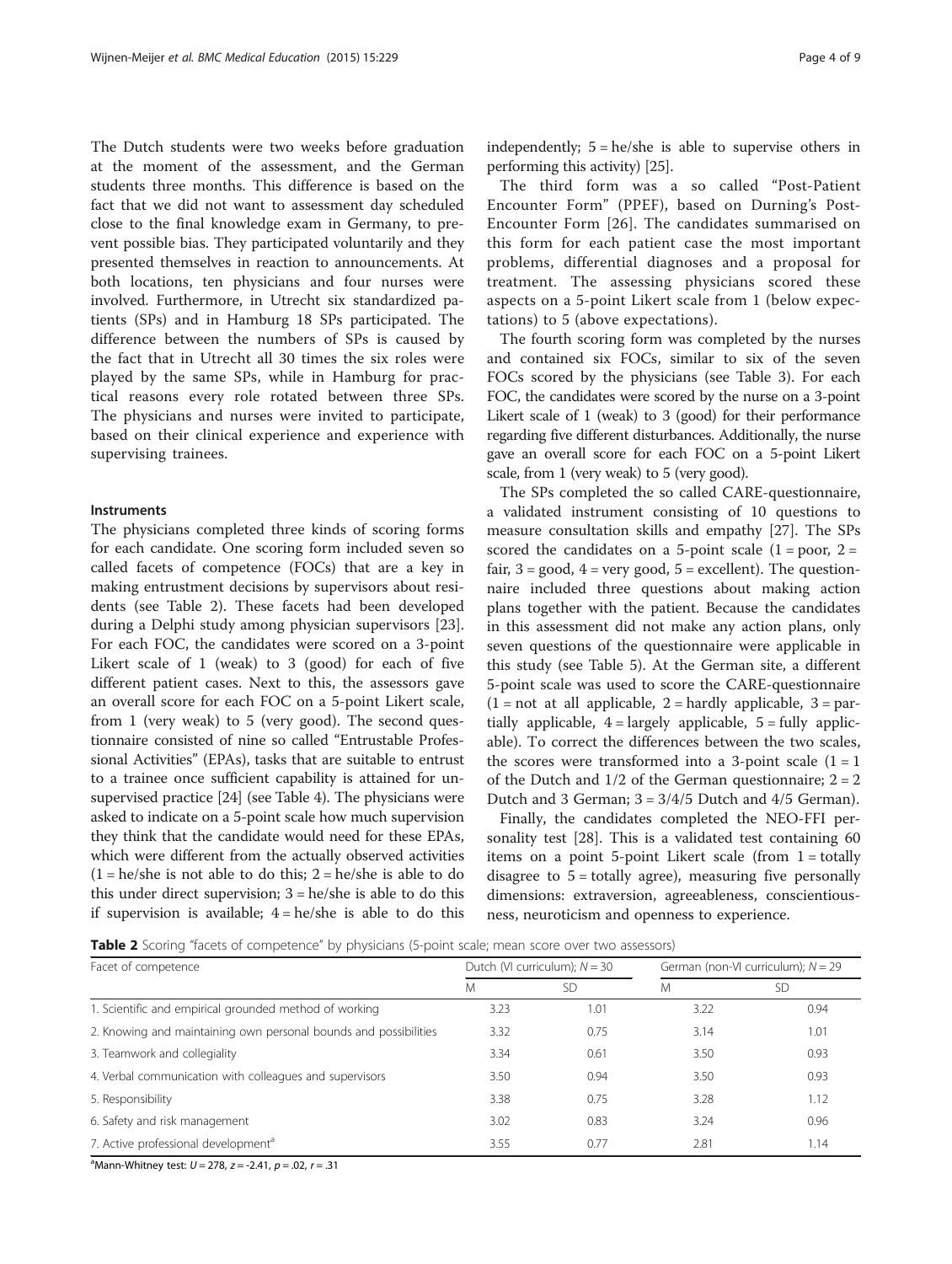| Facet of competence                                    | Dutch (VI curriculum): $N = 30$ | German (non-VI curriculum); $N = 29$ |      |  |
|--------------------------------------------------------|---------------------------------|--------------------------------------|------|--|
|                                                        |                                 |                                      |      |  |
| 1. Scientific and empirical grounded method of working | 0.85                            | 3.08                                 | 0.63 |  |

#### <span id="page-4-0"></span>Table 3 Scoring "facets of competence" by nurses (5-point scale)

|                                                                               | М    | SD   | M    | SD   |  |
|-------------------------------------------------------------------------------|------|------|------|------|--|
| 1. Scientific and empirical grounded method of working                        | 3.10 | 0.85 | 3.08 | 0.63 |  |
| 2. Knowing and maintaining own personal bounds and possibilities <sup>a</sup> | 3.13 | 0.63 | 3.46 | 0.71 |  |
| 3. Teamwork and collegiality <sup>b</sup>                                     | 3.17 | 0.65 | 3.58 | 0.64 |  |
| 4. Verbal communication with colleagues and supervisors                       | 3.10 | 0.85 | 3.17 | 0.76 |  |
| 5. Responsibility                                                             | 3.27 | 0.69 | 3.25 | 0.85 |  |
| 6. Safety and risk management                                                 | 2.93 | 0.98 | 3.20 | 0.91 |  |
|                                                                               |      |      |      |      |  |

<sup>a</sup> Mann-Whitney test:  $U = 487$ ,  $z = 2.08$ ,  $p = .04$ ,  $r = .28$ <br><sup>b</sup> Mann-Whitney test:  $U = 514$ ,  $z = 2.25$ ,  $p = .02$ ,  $r = .30$ <sup>b</sup>Mann-Whitney test:  $U = 514$ ,  $z = 2.25$ ,  $p = .02$ ,  $r = .30$ 

#### Analyses of the data

Mann-Whitney tests were computed to compare the scores of the candidates from the VI and non-VI curriculum. Chi-square were conducted tests to compare the results of the personality tests of the two groups of candidates. To compare the scores given by Dutch and German assessors, Mann-Whitney tests were used and the degree of consistency among the assessors was calculated with Jury alpha. Not all candidates had completed all PPEF forms. Pearson correlation coefficients were calculated between the number of completed PPEFs and the scores on FOCs and EPAs, as we suspected that the number of completed PPEFs could be indicative of the candidate's proficiency.

#### Ethics

Ethical approval for the Dutch part of the study was obtained from the NVMO Ethical Review Board. For the German part, ethical approval was obtained from the State of Hamburg Physicians' Ethics Board. Written informed consent for participation was obtained from all participants.

#### Results

#### Background information regarding the candidates

In the Dutch group 20 (67 %) candidates and in the German group 22 (76 %) candidates were female. These percentages approximately reflect the gender distribution of the total groups of medical graduates. Dutch candidates  $(M = 24.4$  year) were younger than the German candidates  $(M = 26.0 \text{ year})$  based on independent samples 2-tailed *T*-test  $(T(57) = 4.65, p = .00, r = .47)$ . No significant correlations between age and scores were found. Hence, it was assumed that this difference in age did not affect the results. Based on the NEO-FFI personality test, there were no differences between the two groups regarding the dimensions neuroticism, extraversion and conscientiousness. The Dutch candidates scored higher on the dimension "openness to experience"  $(\chi^2(8, 59))$  = 17.74,  $p = .02$ ). The German candidates had a significantly higher score on the dimension agreeableness ( $\chi^2$  (7, 59) = 15.02,  $p = .04$ ).

#### Facets of competence

Table [2](#page-3-0) shows the mean scores of the physicians on the seven FOCs for the two groups of candidates. Regarding the FOC "active professional development" the Dutch candidates  $(M = 3.55; SD = .77)$  received higher scores than the German candidates  $(M = 2.81; SD = 1.14; U =$ 278;  $z = -2.41$ ;  $p = .02$ ,  $r = .31$ ).

Table 3 compares the mean scores for the two groups of candidates given by the nurses. There is a significant difference between the groups regarding the FOC for "knowing and maintaining own personal bounds and possibilities" (Mann-Whitney  $U = 487$ ;  $z = 2.08$ ;  $p = .04$ ,  $r = .28$ ). German candidates (M = 3.46, SD = .71) had higher scores on this FOC than the Dutch candidates  $(M = 3.13; SD = .63)$ . This is also the case for "teamwork and collegiality" (Dutch candidates: M =3.17;  $SD = .65$ ; German candidates: M = 3.58; SD = .64;  $U =$ 514;  $z = 2.25$ ;  $p = .02$ ,  $r = .30$ ).

### Entrustable professional activities

Table [4](#page-5-0) shows the mean scores for the estimation of required supervision about the various EPAs for the two groups. As can be seen, statistically significant differences for two EPAs were identified. For "breaking bad news" the German group  $(M = 3.10; SD = .54)$  scored higher than the Dutch group ( $M = 2.62$ ; SD = .70; Mann-Whitney  $U = 617$ ;  $z = 2.85$ ;  $p = .00$ ,  $r = .37$ ). In contrast, the Dutch candidates  $(M = 3.70; SD = .53)$  received higher scores for "solving a management problem" than the German candidates  $(M = 3.19; SD = .75; Mann-$ Whitney  $U = 265$ ;  $z = 2.67$ ;  $p = .01$ ,  $r = .35$ ).

#### Post-patient encounter forms

The candidates were instructed to complete a Post-Patient Encounter Form (PPEF) for each of the five patient cases prior to the reporting phase, with a summary of the most important problems, differential diagnoses and a proposal for treatment. Within the Dutch group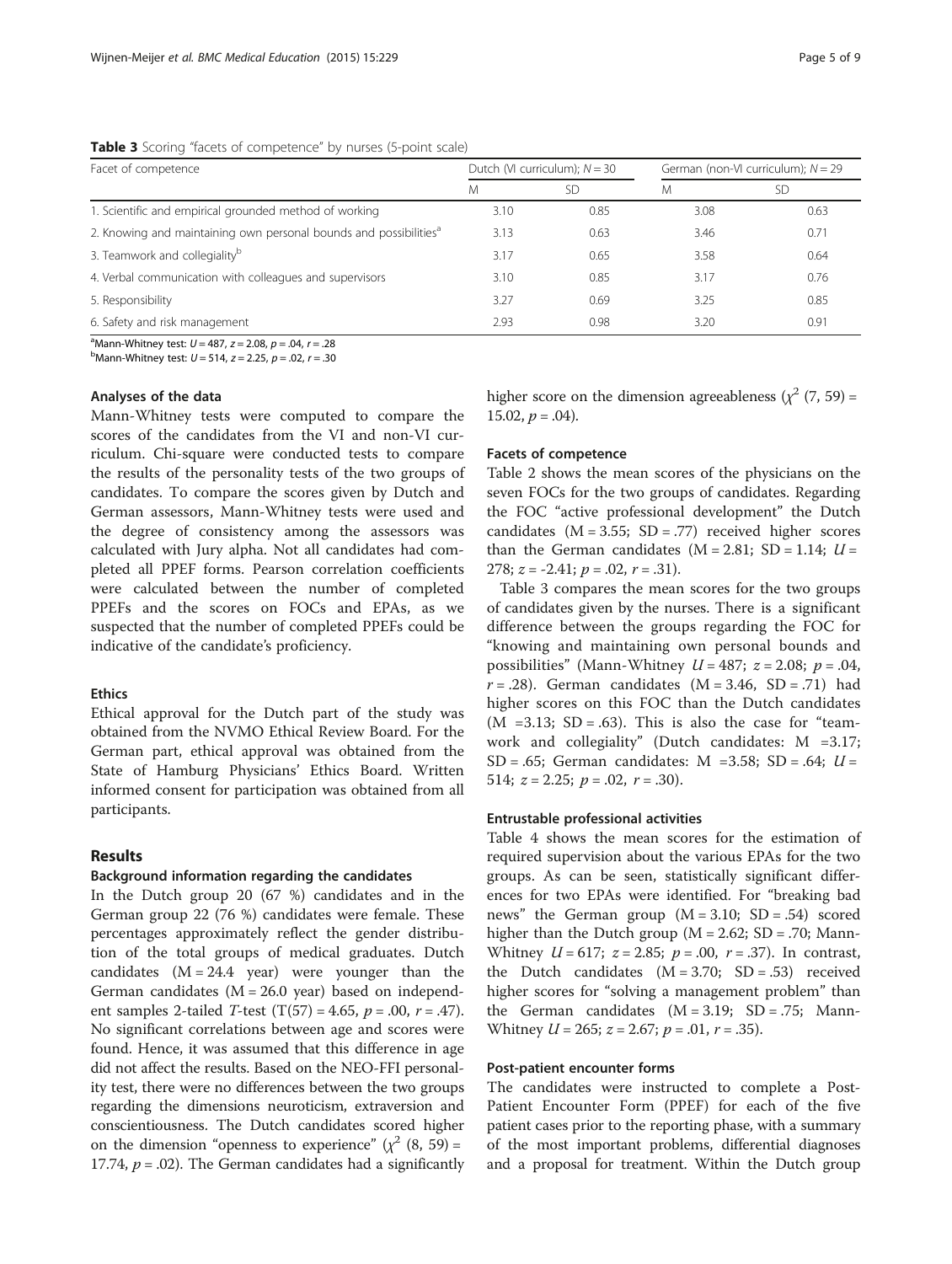<span id="page-5-0"></span>Table 4 Scoring "Entrustable professional activities" (EPAs) by physicians (5-point scale; mean score over two assessors)

| EPA                                                | Dutch (VI curriculum); $N = 30$ |           | German (non-VI curriculum); $N = 29$ |      |
|----------------------------------------------------|---------------------------------|-----------|--------------------------------------|------|
|                                                    | M                               | <b>SD</b> | M                                    | SD.  |
| 1. Emergency assistance with acute cardiac failure | 2.33                            | 0.53      | 2.36                                 | 0.57 |
| 2. Handling a patient complaint                    | 2.70                            | 0.92      | 2.86                                 | 0.63 |
| 3. Pre-operative information and consent           | 3.42                            | 0.54      | 3.43                                 | 0.59 |
| 4. Breaking bad news <sup>a</sup>                  | 2.62                            | 0.70      | 3.10                                 | 0.54 |
| 5. Clinical reasoning under time pressure          | 2.38                            | 0.57      | 2.38                                 | 0.56 |
| 6. Solving a management problem <sup>b</sup>       | 3.70                            | 0.53      | 3.19                                 | 0.75 |
| 7. Suspicion of self-induced disease               | 2.93                            | 0.57      | 2.91                                 | 0.44 |
| 8. Handling of a seriously ill patient             | 2.40                            | 0.58      | 2.21                                 | 0.68 |
| 9. Interaction with a consultant                   | 3.23                            | 0.60      | 3.28                                 | 0.64 |

<sup>a</sup> Mann-Whitney test:  $U = 617$ ,  $z = 2.85$ ,  $p = .00$ ,  $r = .37$ <br><sup>b</sup> Mann-Whitney test:  $U = 265$ ,  $z = 2.67$ ,  $p = .01$ ,  $r = .35$ 

<sup>b</sup>Mann-Whitney test:  $U = 265$ ,  $z = 2.67$ ,  $p = .01$ ,  $r = .35$ 

95 % of the PPEFs were completed, the German group only completed 67 %. Pearson correlation coefficients were calculated between the number of completed PPEFs and the scores on FOCs and EPAs. Significant correlations for five FOCs and two EPAs were identified, which led us to believe that the number of completed PPEFs is an indicator of proficiency. This would mean that within the German group the PPEF responders make a positively biased subgroup. Because of these findings, it was decided not to compare scores on the PPEFs between the two groups.

#### Standardized patients: CARE-questionnaire

The mean scores on the CARE-questionnaire are presented in Table 5. The German candidates received significantly higher scores for "making you feel at ease"  $(M = 2.86; SD = .18; U = 639.50; z = 3.22; p = .00, r = .42)$ and "really listening"  $(M = 2.88; SD = .12; U = 573.50;$  $z = 2.21$ ;  $p = .03$ ,  $r = .29$ ), in comparison with the Dutch candidates  $(M = 2.69; SD = .21$  and  $M = 2.79;$  $SD = .17$  respectively). For the aspect "being positive" the Dutch candidates had significantly higher scores

 $(M = 2.80; SD = .19)$  than the German candidates  $(M = 100)$ 2.58; SD = .36;  $U = 279$ ;  $z = -2.43$ ;  $p = .02$ .  $r = .32$ ).

#### **Discussion**

Our study was designed to test the differences in readiness for clinical practice between graduates from VI and non-VI curricula. Results of earlier studies indicate that the type of curriculum can affect the preparedness for practice [\[1](#page-7-0), [6](#page-7-0)–[10](#page-7-0), [29](#page-8-0), [30\]](#page-8-0). All of these studies are analyses based on questionnaires or focus groups of student  $[6–10, 29, 30]$  $[6–10, 29, 30]$  $[6–10, 29, 30]$  $[6–10, 29, 30]$  $[6–10, 29, 30]$  $[6–10, 29, 30]$  $[6–10, 29, 30]$  $[6–10, 29, 30]$  or supervisor perceptions  $[1]$  $[1]$ . In one study, also the differences in knowledge acquisition and clerkships grades were described [\[30\]](#page-8-0). To substantiate these findings, the actual performance of graduates from VI and non-VI curricula was investigated by means of an authentic assessment. In a separate study, a validity argument for the UHTRUST assessment procedure was provided. The results of this parallel study indicate that most validity assumptions were defendable with accurate and often parallel lines of backing and that UHTRUST can be used to assess the readiness for clinical practice of medical graduates [\[18](#page-7-0)].

Table 5 Scoring statement CARE-questionnaire by standardized patients (3-point scale; mean score across five SPs and one SP relative)

| How was the doctor at                        | Dutch (VI curriculum); $N = 30$ |      | German (non-VI curriculum); $N = 29$ |      |  |
|----------------------------------------------|---------------------------------|------|--------------------------------------|------|--|
|                                              | M                               | SD   | М                                    | SD   |  |
| 1. Making you feel at ease <sup>a</sup>      | 2.69                            | 0.21 | 2.86                                 | 0.18 |  |
| 2. Letting you tell your story               | 2.83                            | 0.17 | 2.89                                 | 0.14 |  |
| 3. Really listening <sup>b</sup>             | 2.79                            | 0.17 | 2.88                                 | 0.12 |  |
| 4. Being interested in you as a whole person | 2.68                            | 0.20 | 2.55                                 | 0.28 |  |
| 5. Fully understanding your concerns         | 2.72                            | 0.26 | 2.74                                 | 0.23 |  |
| 6. Showing care and compassion               | 2.73                            | 0.25 | 2.76                                 | 0.26 |  |
| 7. Being positive <sup>c</sup>               | 2.80                            | 0.19 | 2.58                                 | 0.36 |  |

<sup>a</sup> Mann-Whitney test:  $U = 639.50$ ,  $z = 3.22$ ,  $p = .00$ ,  $r = .42$ <br><sup>b</sup> Mann Whitnoy test:  $U = 573.50$ ,  $z = 2.31$ ,  $p = .03$ ,  $r = .20$ 

<sup>b</sup>Mann-Whitney test:  $U = 573.50$ ,  $z = 2.21$ ,  $p = .03$ ,  $r = .29$ 

<sup>c</sup>Mann-Whitney test:  $U = 279$ ,  $z = -2.43$ ,  $p = .02$ ,  $r = .32$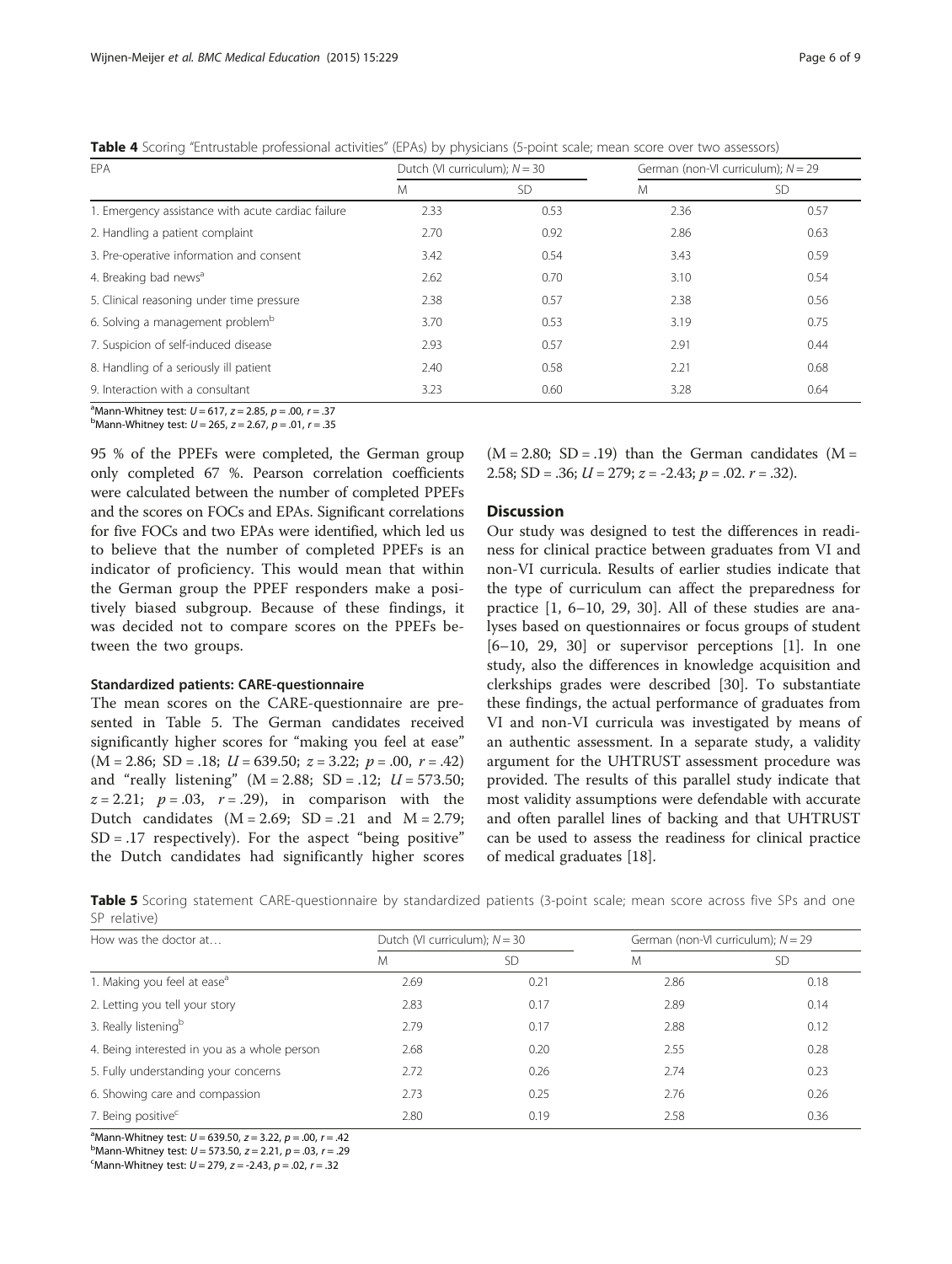EPAs were used to create sense of trustworthiness of the candidates. Entrustment decisions are based on a variety of observations that enable inferences about required level of supervision for future executions of these activities. This study did just that. In educational programs, the inferences will usually be based on multiple observations of the execution of an EPA, but the inference is not conceptually different. It is the estimation that the risks by permitting to execute the EPA unsupervised in future cases is manageable [\[31](#page-8-0), [32](#page-8-0)].

Contrary to our expectations, only few differences between the two groups of candidates existed despite large differences in the curriculum they had followed. One finding is that, based on the judgments of the physicians, the candidates from a VI curriculum scored better on the facet of competence "active professional development". The complete description of this FOC is: "The physician aims for quality and professional development by means of a critical attitude towards himself and his environment, study, self-assessment, reflection, asking for feedback and setting and achieving learning goals. S/he reacts to criticism constructively and is aware of his/her own responsibility regarding his/her own abilities". This FOC is relevant for the continuing education of physicians, which requires that medical graduates are capable of setting their own learning goals, receiving feedback and reflection [\[33\]](#page-8-0).

Next to this, the VI candidates received higher scores for the EPA "solving a management problem" and for "being positive" at the CARE-questionnaire for standardized patients. On the other hand, the non-VI candidates were judged better on the FOCs "teamwork and collegiality" and "knowing and maintaining own personal bounds and possibilities" by the nurses and on the EPA "breaking bad news" by the physicians. They also had higher scores for the aspects "making you feel at ease" and "really listening" in the CARE-questionnaire. Because of the amount of tests, the discovered differences may be due to chance. Reaffirmation of the results in future studies is therefore desirable.

Based on the NEO-FFI personality test, the Dutch and German candidates differed on the dimensions "openness to experience" and "agreeableness". Based on a meta-analysis of comparison studies, Barrick et al. [[34](#page-8-0)] concluded that only the dimensions of neuroticism and conscientiousness can be used to predict job performance. Cave et al. [[10\]](#page-7-0) found that junior doctors with high scores on the dimensions extraversion and conscientiousness feel better prepared for clinical practice, in contrast to junior doctors with high scores on neuroticism. Based on the results of these studies it can be assumed that the differences in personality found between the two groups of candidates did not affect the results of our study.

This study has a number of limitations. One limitation is that the two groups of candidates are relatively small and from different countries with, possibly cultural, differences. Another limitation related to this, is the fact that the candidates were assessed by physicians, nurses and standardized patients from their own country. There was no possibility to employ neutral assessors for all candidates. To reduce this disadvantage, we compared scoring standards of both groups of assessors, by letting them score a Dutch and a German candidate who had been video recorded during a pilot assessment. No differences between assessors from different countries were found. Unfortunately, standards among nurses could not be compared because of the low number of raters. German SPs gave higher scores than Dutch SPs on the videotaped examples, which makes it difficult to interpret the results of these parts of the study. Finally, we did not have full control over the populations because the candidates signed up for participation voluntarily, which may have affected the results.

Several authors have argued that it is difficult to investigate the impact of different curricula on the readiness for practice of medical graduates by means of experimental research [\[35](#page-8-0)–[38\]](#page-8-0). One argument for this statement is that the many components of a curriculum form a complex entity, which makes it difficult to determine the influence of the specific features, which differ from each other. Additionally, there are many differences in background and characteristics among the students of the same medical school. Nevertheless, we expected to find differences between the performances of the VI and non-VI graduates, because the two curricula differ in many respects from each other. Especially the differences in amount of clinical experience and the responsibility for patient care of final year medical students are believed to have a big impact on the development to junior doctors [[11, 13](#page-7-0), [15](#page-7-0)]. In addition, ECFMG figures over the period 2002–2011 give some information to expect a difference, if carefully evaluated.

Despite the limitations, the current study contributes to the existing literature. We spent maximum effort to construct a valid assessment procedure [[18\]](#page-7-0) that should allow detecting differences, if they exist. This study has been unable to demonstrate that vertically integrated curricula prepare their graduates better for clinical practice. But there is no reason to jump to the conclusion that the trend towards vertical integration is not the right direction. First, because numerous educational theories about expertise development suggest that a positive effect of vertical integration is to be expected [[11, 14,](#page-7-0) [39](#page-8-0)–[41](#page-8-0)]. Second, because other studies detected evidence for these theories [\[1](#page-7-0), [6](#page-7-0)–[10\]](#page-7-0).

There are several possible explanations for the fact that only few differences between graduates from VI and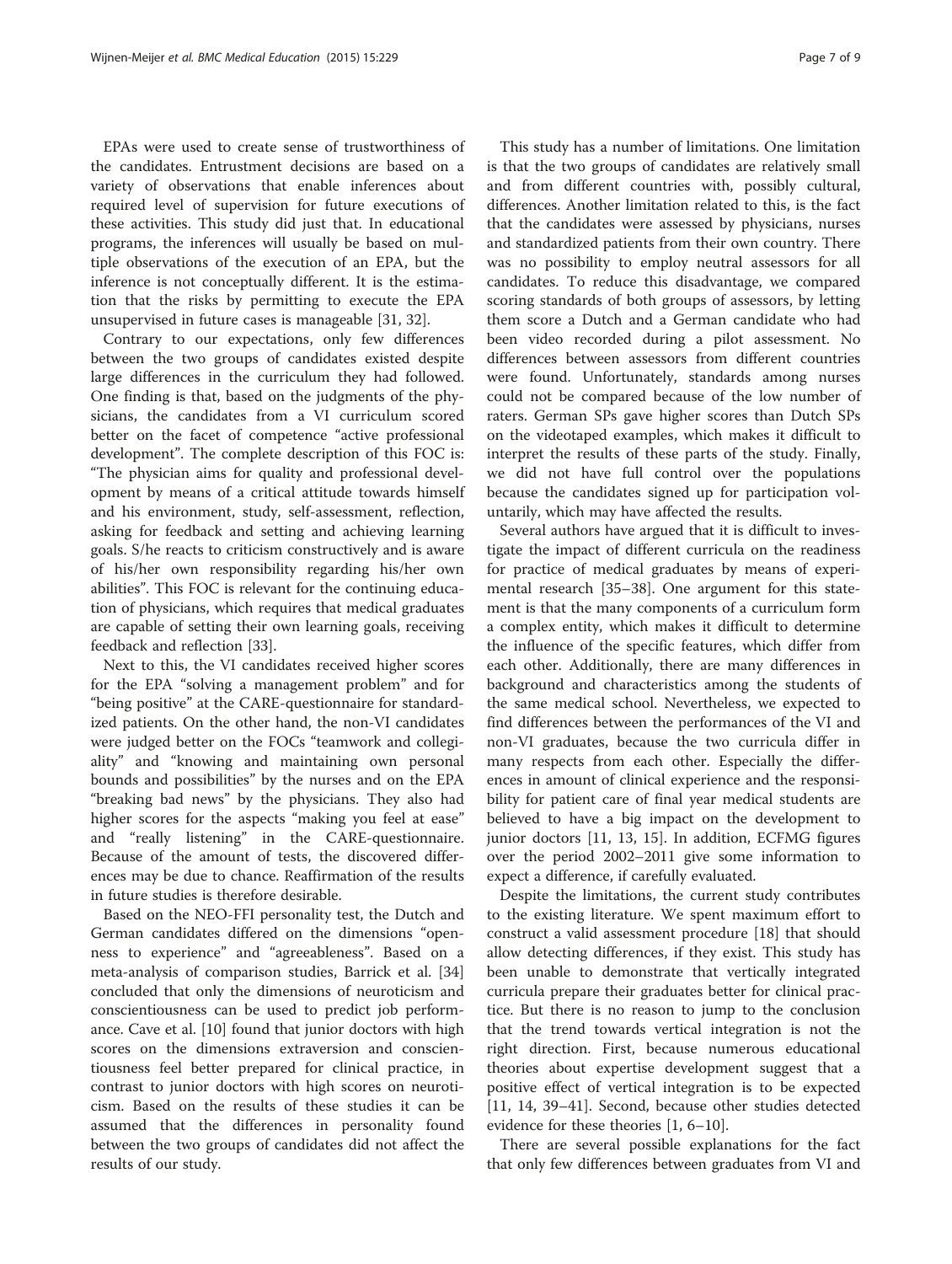<span id="page-7-0"></span>non-VI curricula were found. One possibility is that the populations are unequal and not random. In addition, it is possible that despite the preparatory training, assessors were focused on different aspects of the performance because of their personal experiences and background [[42, 43\]](#page-8-0). To reduce these differences, the frame-ofreference training [21] possibly needs improvement or extension. The differences between the groups of assessors are conceivably strengthened because they are from different countries with different cultures at the clinical workplace.

#### Conclusions

Our newly developed assessment for medical students at the time of their graduation gives a first impression of their actual competency-based performance. Authentic assessments like UHTRUST, based on realistic situations can provide students with relevant feedback. Even though we did not find many differences, VI graduates got higher scores for features of professional development, which is important for postgraduate training and continuing education. Similar studies with this new competency assessment are needed within one country, before the difference in performance of VI and non-VI graduates is more clearly understood.

## **Endnotes**

<sup>1</sup>We thank Dr John R Boulet, Chair Internal Research and Data Review Committee Educational Commission for Foreign Medical Graduates for his help in providing these data

#### Competing interests

The authors declare that they have no competing interests.

#### Authors' contributions

All authors have contributed sufficiently to the project to be included as authors: MWM, SH and OTC designed the study; MS, CB and JB commented on the design and were involved in the organization of the assessment. MWM and SH drafted the manuscript. All authors read and approved the final manuscript.

#### Acknowledgements

Many thanks to all medical students who participated in this study and to the many voluntary supporters. No internal or external sources of funding were used to support this work.

#### Author details

<sup>1</sup>Department of Education and Training, Leiden University Medical Center, Leiden, The Netherlands. <sup>2</sup>Center for Research and Development of Education, University Medical Center Utrecht, Utrecht, The Netherlands. <sup>3</sup> Department of Education, Utrecht University, Utrecht, The Netherlands. 4 Center for Innovation and Research in Medical Education, University of Groningen and University Medical Center Groningen, Groningen, The Netherlands. <sup>5</sup>III. Department of Internal Medicine, University Medical Center Hamburg-Eppendorf, Martinistr. 52, 20246 Hamburg, Germany. <sup>6</sup>Department of Medicine, University of California, San Francisco, USA.

#### Received: 10 April 2015 Accepted: 14 December 2015 Published online: 21 December 2015

#### References

- 1. Wijnen-Meijer M, ten Cate O, Van der Schaaf M, Harendza S. Graduates from vertically integrated curricula. Clin Teach. 2013;10:155–9.
- 2. Harden RM, Sowden S, Dunn WR. Educational strategies in curriculum development: the SPICES model. Med Educ. 1984;18:284–97.
- 3. Schmidt HG, Machiels-Bongaerts M, Hermans H, Ten Cate TJ, Venekamp R, Boshuizen HPA. The development of a diagnostic competence: comparison of a problem-based, an integrated, and a conventional medical curriculum. Acad Med. 1996;71:658–64.
- 4. Vidic B, Weilauf HM. Horizontal and vertical integration of academic disciplines in the medical school curriculum. Clin Anat. 2002;15:233–5.
- 5. Ten Cate O. Medical education in the Netherlands. Med Teach. 2007;29:752–7.
- 6. Wijnen-Meijer M, Ten Cate TJ, Rademakers JJDJM, Van der Schaaf M, Borleffs JCC. The influence of a vertically integrated curriculum on the transition to postgraduate training. Med Teach. 2009;31:e528–32.
- 7. Wijnen-Meijer M, ten Cate OT, Van der Schaaf M, Borleffs JC. Vertical integration in medical school: effect on the transition to postgraduate training. Med Educ. 2010;44:272–9.
- 8. Goldacre MJ, Lambert T, Evans J, Turner G. Pre-registration house officers' views on whether their experience at medical school prepared them well for their jobs: national questionnaire survey. BMJ. 2003;326:1011–2.
- 9. Watmough S, Garden A, Taylor D. Pre-registration house officers' views on studying under a reformed medical curriculum in the UK. Med Educ. 2006; 40:893–9.
- 10. Cave J, Woolf K, Jones A, Dacre J. Easing the transition from student to doctor: how can medical schools help prepare their graduates for starting work? Med Teach. 2009;13:1–6.
- 11. Ericsson KA, Charness N, Hoffman RR, Feltovich PJ. The Cambridge handbook of expertise and expert performance. New York: Cambridge University Press; 2006.
- 12. Keijsers CJPW, Custers EJFM, ten Cate OTJ. A new, problem oriented medicine curriculum in Utrecht: less basic science knowledge. Ned Tijdschr Geneeskd. 2009;153:1654–9 [Dutch].
- 13. Dornan T, Bundy C. What can experience add to early medical education? Consensus survey. BMJ. 2004;329:843.
- 14. Dunphy BC, Williamson SL. In pursuit of expertise: toward an educational model for expertise development. Adv Health Sci Educ Theory Pract. 2004;9:107–27.
- 15. Cantillon P, MacDermott M. Does responsibility drive learning? Lessons from intern rotations in general practice. Med Teach. 2008;30:254–9.
- 16. Hillen HPF, editor. Medical education in The Netherlands State of the Art 2012. Utrecht: Quality Assurance Netherlands Universities Internal Report; 2012 [Dutch].
- 17. Nikendei C, Weyrich P, Jünger J, Schrauth M. Medical education in Germany. Med Teach. 2009;31:591–600.
- 18. Wijnen-Meijer M, Van der Schaaf M, Booij E, Harendza S, Boscardin C, Van Wijngaarden J, et al. An argument-based approach to the validation of UHTRUST: can we measure how recent graduates can be trusted with unfamiliar tasks? Adv Health Sci Educ Theory Pract. 2013;18:1009–27.
- 19. Kane MT. An argument-based approach to validity. Psychol Bull. 1992;112: 527–35.
- 20. Kane M. Validation. In: Brennan RL, editor. Educational Measurement. 4th ed. Westport, CT: American Council on Education and Praeger Publishers; 2006. p. 17–64.
- 21. Holmboe ES, Hawkins RE, editors. Practical guide to the evaluation of clinical competence. Philadelphia: Mosby-Elsevier; 2008.
- 22. Schijven MP, Reznick RK, Ten Cate OTJ, Grantcharov TP, Regehr G, Satterthwaite L, et al. Transatlantic comparison of the competence of surgeons at the start of their professional career. Brit J Surg. 2010;97:443–9.
- 23. Wijnen-Meijer M, Van der Schaaf M, Nillesen K, Harendza S, Ten Cate O. Essential facets of competence that enable trust in graduates: a Delphi study among physician educators in the Netherlands. J Grad Med Educ. 2013;5:46–53.
- 24. Ten Cate O. Entrustability of professional activities and competency-based training. Med Educ. 2005;39:1176–7.
- 25. Ten Cate O, Scheele F. Competence-based postgraduate training: Can we bridge the gap between educational theory and clinical practice? Acad Med. 2007;82:542–7.
- 26. Durning SJ, Artino A, Boulet J, La Rochelle J, Van der Vleuten C, Arze B, et al. The feasibility, reliability and validity of a post-encounter form for evaluating clinical reasoning. Med Teach. 2012;34:30–7.